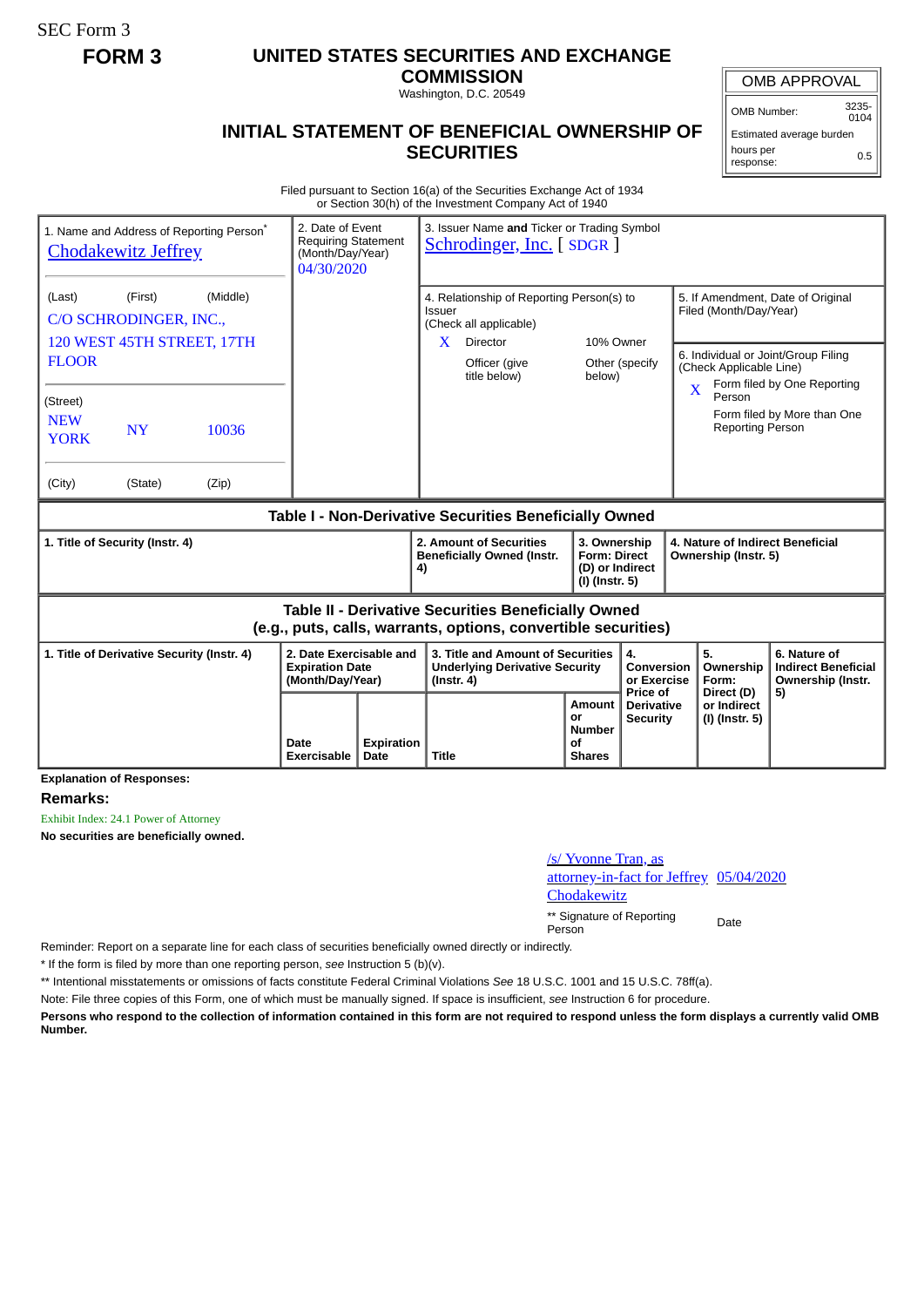## LIMITED POWER OF ATTORNEY FOR SECTION 16 REPORTING OBLIGATIONS

 Know all by these presents, that the undersigned hereby makes, constitutes and appoints each of Ramy Farid, Joel Lebowitz, Yvonne Tran and Donald Shum, signing singly and each acting individually, as the undersigned's true and lawful attorney-in-fact with full power and authority as hereinafter described to:

 (1) execute for and on behalf of the undersigned, in the undersigned's capacity as a director of Schrodinger, Inc. (the "Company"), Forms 3, 4, and 5 (including any amendments thereto) in accordance with Section 16(a) of the Securities Exchange Act of 1934, as amended, and the rules thereunder (the "Exchange Act");

 (2) do and perform any and all acts for and on behalf of the undersigned which may be necessary or desirable to prepare, complete and execute any such Form 3, 4, or 5, prepare, complete and execute any amendment or amendments thereto, and timely deliver and file such form with the United States Securities and Exchange Commission (the "SEC") and any stock exchange or similar authority, including without limitation the filing of a Form ID, Update Passphrase, or any other application materials to enable the undersigned to gain or maintain access to the Electronic Data Gathering, Analysis and Retrieval system of the SEC;

 (3) seek or obtain, as the undersigned's representative and on the undersigned's behalf, but solely for the purposes of preparing a Form 3, 4 or 5 with respect to the undersigned's ownership of securities of the Company, information regarding transactions in the Company's securities from any third party, including brokers, employee benefit plan administrators and trustees, and the undersigned hereby authorizes any such person to release any such information to such attorney-in-fact and approves and ratifies any such release of information; and

 (4) take any other action of any type whatsoever in connection with the foregoing which, in the opinion of such attorney-in-fact, may be of benefit to, in the best interest of, or legally required by, the undersigned, it being understood that the documents executed by such attorney-in-fact on behalf of the undersigned pursuant to this Power of Attorney shall be in such form and shall contain such terms and conditions as such attorney-in-fact may approve in such attorney-in-fact's discretion.

 The undersigned hereby grants to each such attorney-in-fact full power and authority to do and perform any and every act and thing whatsoever requisite, necessary, or proper to be done in the exercise of any of the rights and powers herein granted, as fully to all intents and purposes as the undersigned might or could do if personally present, with full power of substitution or revocation, hereby ratifying and confirming all that such attorney-in-fact, or such attorney-in-fact's substitute or substitutes, shall lawfully do or cause to be done by virtue of this power of attorney and the rights and powers herein granted. The undersigned acknowledges that the foregoing attorneys-in-fact, in serving in such capacity at the request of the undersigned, are not assuming nor relieving, nor is the Company assuming nor relieving, any of the undersigned's responsibilities to comply with Section 16 of the Exchange Act. The undersigned acknowledges that neither the Company nor the foregoing attorneys-in-fact assume (i) any liability for the undersigned's responsibility to comply with the requirements of the Exchange Act, (ii) any liability of the undersigned for any failure to comply with such requirements, or (iii) any obligation or liability of the undersigned for profit disgorgement under Section 16(b) of the Exchange Act.

 This Power of Attorney shall remain in full force and effect until the undersigned is no longer required to file Forms 3, 4, and 5 with respect to the undersigned's holdings of and transactions in securities issued by the Company, unless earlier revoked by the undersigned in a signed writing delivered to the foregoing attorneys-in-fact.

 IN WITNESS WHEREOF, the undersigned has caused this Power of Attorney to be executed as of this 28th day of April, 2020.

 /s/ Jeffrey Chodakewitz -----------------------------